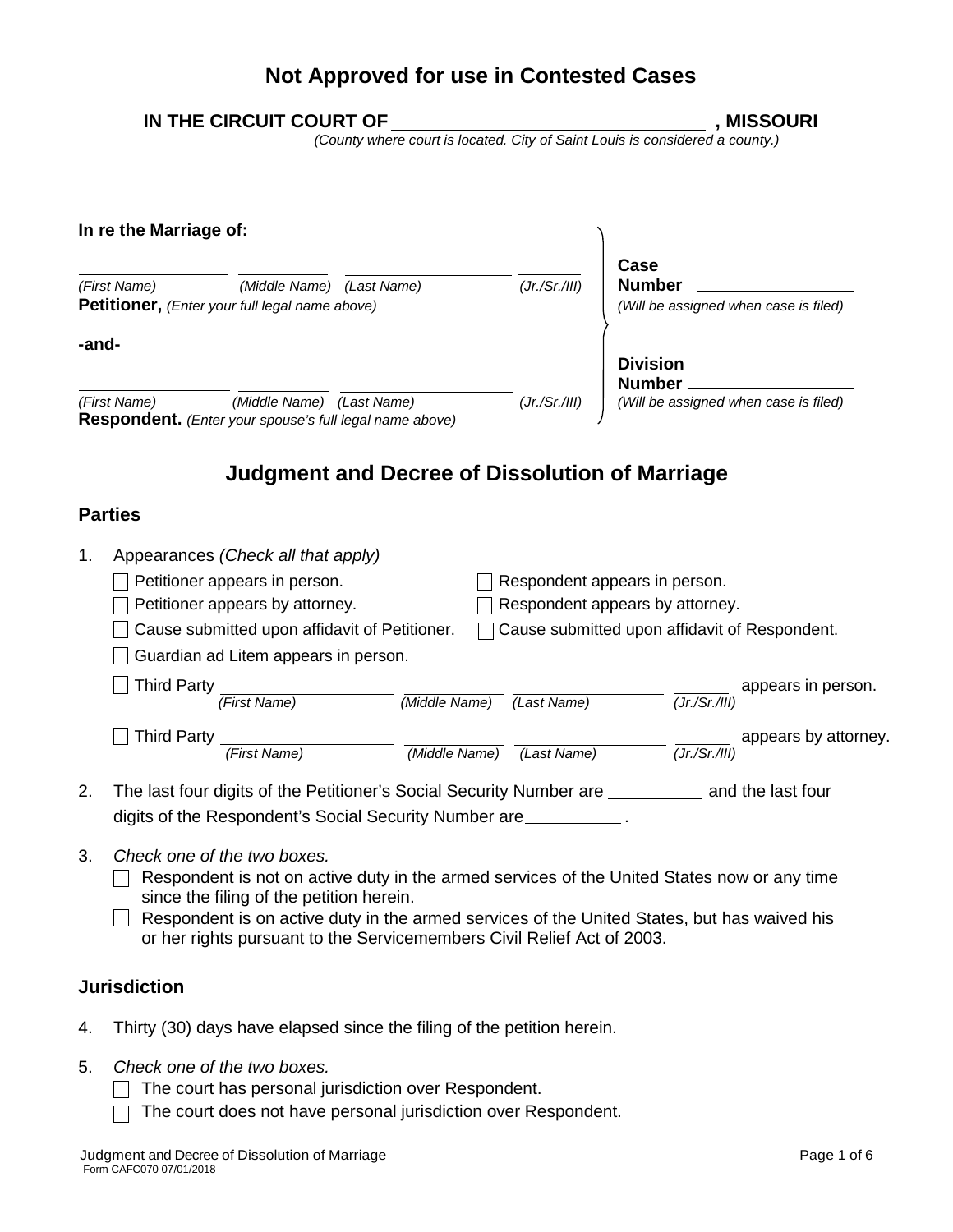- 6. *Check all that apply.*
	- $\Box$  Petitioner has been a resident of the State of Missouri for at least 90 days immediately prior to the filing of the petition herein.
	- $\Box$  Respondent has been a resident of the State of Missouri for at least 90 days immediately prior to the filing of the petition herein.

### **Marriage**

7. The parties were married on **The Martiage was registered in the** *(mm/dd/yyyy)* county of , in the state of .

8. The parties continued to live together until **contain the set of a contact**, on or about which date they separated.

*(mm/dd/yyyy)*

9. There is no reasonable likelihood that the marriage of the parties can be preserved, and the marriage is therefore irretrievably broken.

#### **Children**

- 10. *Check all that apply.*  $\Box$  Petitioner  $\Box$  Respondent are not now pregnant.
- 11. *Check one of the two boxes.*
	- $\Box$  There are no unemancipated children born or adopted of the marriage.
	- $\_$  unemancipated living child(ren) born or adopted of the marriage. *(Enter number)*

The name(s), age(s) and last four digits of the Social Security Number(s) of said child(ren) are:

| (First Name) | (Middle Name) | (Last Name) | (Jr./Sr./III) (Child's Age)   | (Last 4 digits)                             |
|--------------|---------------|-------------|-------------------------------|---------------------------------------------|
| (First Name) | (Middle Name) | (Last Name) |                               | (Jr./Sr./III) (Child's Age) (Last 4 digits) |
| (First Name) | (Middle Name) | (Last Name) |                               | (Jr./Sr./III) (Child's Age) (Last 4 digits) |
| (First Name) | (Middle Name) | (Last Name) | (Jr./Sr./III) (Child's Age)   | (Last 4 digits)                             |
| (First Name) | (Middle Name) | (Last Name) |                               | (Jr./Sr./III) (Child's Age) (Last 4 digits) |
| (First Name) | (Middle Name) | (Last Name) | $(Jr./Sr./III)$ (Child's Age) | (Last 4 digits)                             |

As used herein, "minor child(ren)" refers to the unemancipated living child(ren) listed above.

#### **It is therefore ordered, adjudged and decreed that:**

12. The marriage of Petitioner and Respondent is dissolved.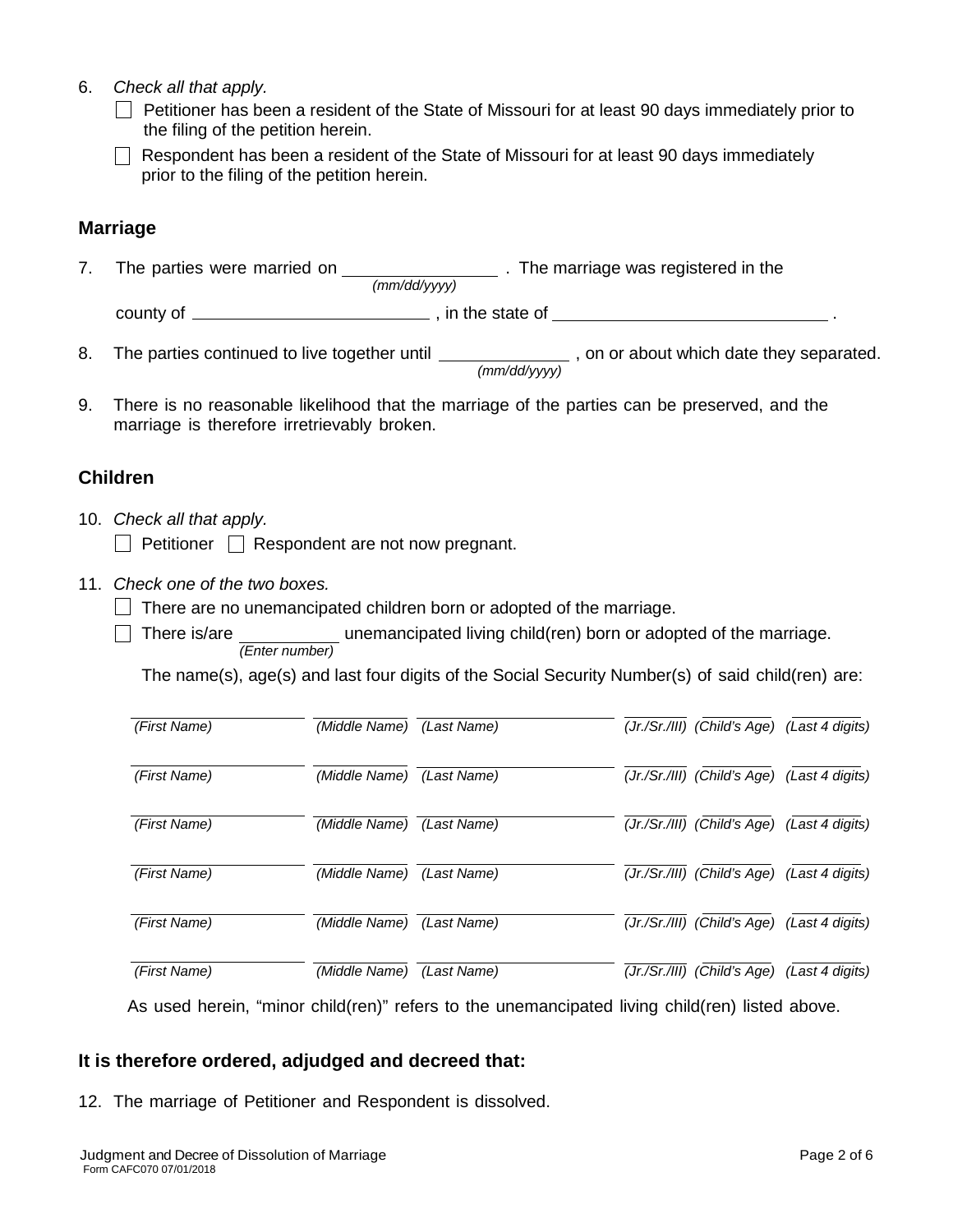#### **Maintenance**

- 13. Maintenance to Petitioner *(Check one of the three boxes)*
	- No maintenance is to be paid to Petitioner by Respondent. This order is not subject to modification.
	- Respondent is ordered to pay to Petitioner the sum of  $\Box$  per month as and for maintenance. Said maintenance  $\Box$  is  $\Box$  is not subject to modification. *(Check "is" or "is not" if you choose this option)*
	- $\Box$  The court lacks jurisdiction to enter any orders with respect to maintenance of Petitioner.
- 14. Maintenance to Respondent *(Check one of the three boxes)*
	- $\Box$  No maintenance is to be paid to Respondent by Petitioner. This order is not subject to modification.
	- Petitioner is ordered to pay to Respondent the sum of  $\Box$  per month as and for maintenance. Said maintenance  $\Box$  is  $\Box$  is not subject to modification. *(Check "is" or "is not" if you choose this option)*
	- $\Box$  The court lacks jurisdiction to enter any orders with respect to maintenance of Respondent.
- 15. Wage Assignment for Maintenance (If maintenance is to be paid by either party) *(Check one of the two boxes)*
	- $\Box$  Income withholding shall be prepared by the obligee and issued by the circuit clerk upon the effective date of this order.
	- $\Box$  Income withholding shall not issue for the following reason(s):

#### **Child Custody** (If there are unemancipated children)

16. *Check one of the two boxes.*

The court does **not** have "jurisdiction" (as defined in the Uniform Child Custody Jurisdiction and Enforcement Act, §452.700, RSMo,et seq.) over the custody arrangements of the minor child(ren) and therefore enters no further orders with respect to the custodial arrangements of the minor child(ren).

 $\Box$  The court has "jurisdiction" (as defined in the Uniform Child Custody Jurisdiction and Enforcement Act, §452.700, RSMo,et seq.) over the custody arrangements of the minor child(ren).

The court approves the provisions of Part A of the parenting plan marked Exhibit Apertaining to the custodial arrangements of the minor child(ren) and finds that the custodial arrangements contained in said parenting plan are in the best interests of the minor child(ren).

Therefore, the court orders the provisions of Part A of said parenting plan pertaining to the custodial arrangements of the minor child(ren) and incorporates by reference all of the terms and conditions pertaining to the custodial arrangements of the minor child(ren) set forth in Part A of said parenting plan as if fully set forth herein.

The sheriff or other law enforcement officers shall enforce the rights of any person to custody or visitation pursuant to §452.425, RSMo.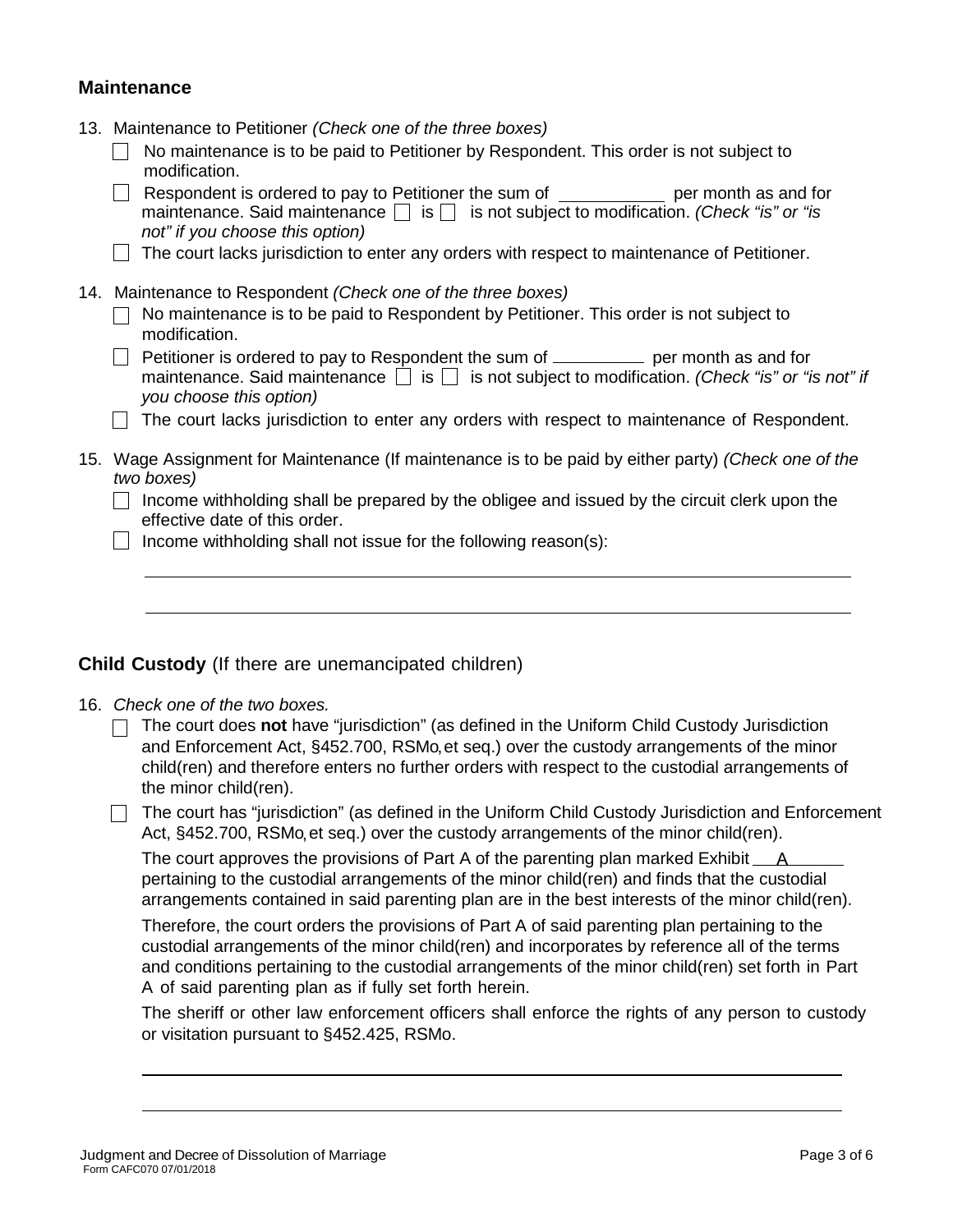In the event of noncompliance with this order, the aggrieved party may file a verified motion for contempt. If custody, visitation, or third-party custody is denied or interfered with by a parent or third party without good cause, the aggrieved person may file a family access motion with the court stating the specific facts that constitute a violation of the custody provisions of the judgment of dissolution, legal separation, or judgment of paternity. The circuit clerk will provide the aggrieved party with an explanation of the procedures for filing a family access motion and a simple form for use in filing the family access motion. A family access motion does not require the assistance of legal counsel to prepare and file.

#### **Child Support** (If there are unemancipated children)

- 17. *Check one of the two boxes.*
	- $\Box$  The court does not have jurisdiction to enter any orders with respect to the support of the minor child(ren).
	- The court orders the provisions of Part B of the parenting plan marked Exhibit  $\_\,$  A  $\_\,$ pertaining to the support of the minor child(ren) and incorporates by reference all of the terms and conditions set forth in Part B of said parenting plan as if fully set forth herein.

### **Marital and Non-marital Property and Marital Debt**

- 18. Division of Property *(Check one of the two boxes)*
	- $\Box$  The parties have entered into a separation agreement marked Exhibit  $\Box$ , which is found to be **not unconscionable**. Said separation agreement is incorporated herein and the parties are ordered to perform the terms and conditions set forth therein as well as such further and other orders contained in this judgment.
	- The parties have **not** entered into a separation agreement. All marital and non-marital property and marital debt are divided in Exhibit  $\underline{\hspace{1cm}}$  B  $\underline{\hspace{1cm}}$  . Said division is fair and equitable and the parties are ordered to perform the terms and conditions set forth therein.

#### 19. Real Property *(Check if applicable)*

The legal description of the real property or properties divided herein is more fully set forth in Exhibit(s)  $\overline{\phantom{a}}$  C  $\overline{\phantom{a}}$ , which is/are incorporated into and made a part of this judgment.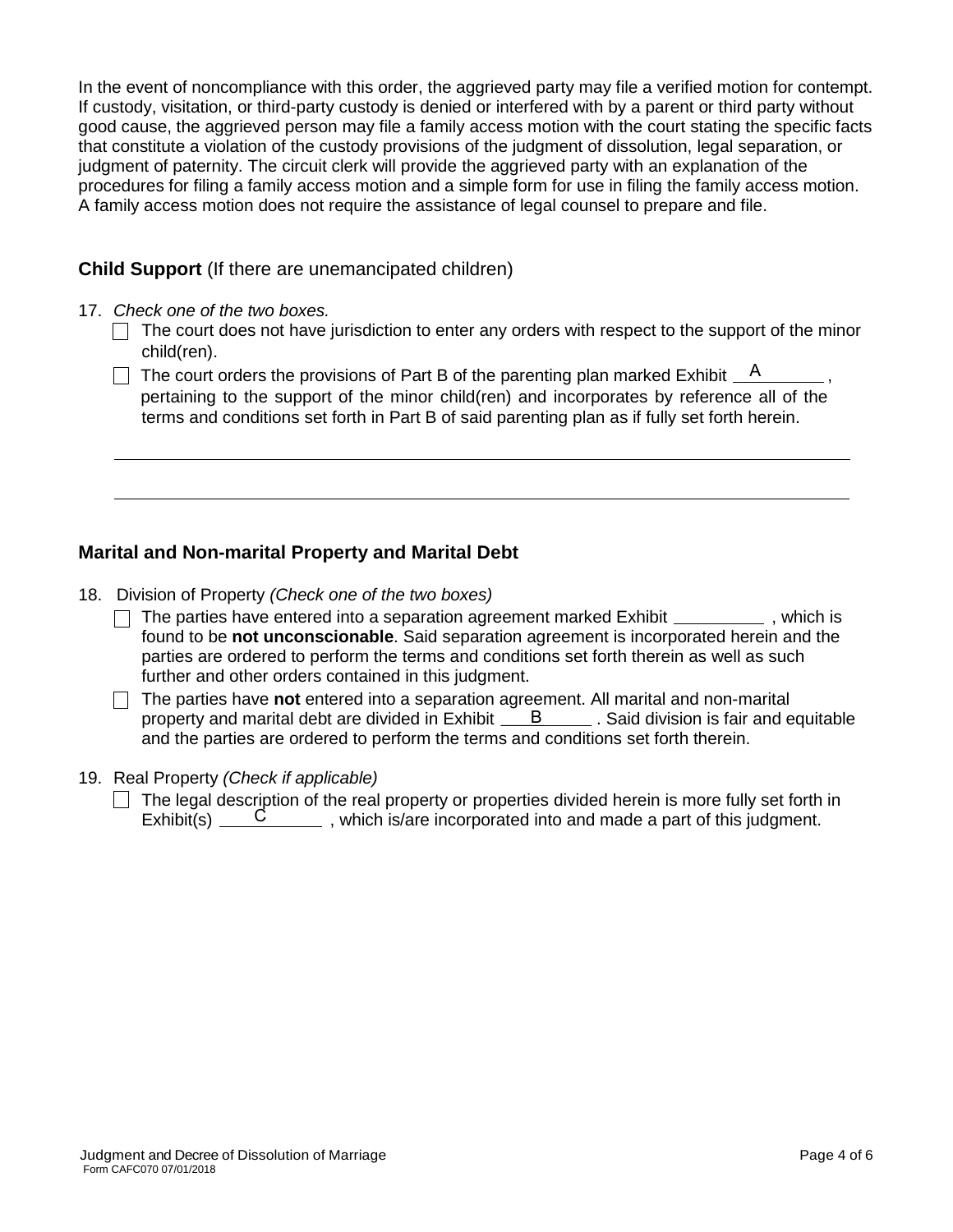20. Pension and Retirement Plans

If this judgment divides any pension or retirement benefits, the court intends its judgment to be a qualified domestic relations order and retains jurisdiction for the purpose of establishing or maintaining this order as a qualified domestic relations order or to revise or conform its terms so as to effectuate the expressed intent of this order.

21. Other Orders Concerning Property and Debt *(Check if applicable)*

|            | is ordered to pay to | the sum of |
|------------|----------------------|------------|
| as and for |                      |            |

22. This judgment divides all marital and non-marital property and marital debt. No other marital or non-marital property or marital debt remains to be divided by the court except as set forth herein.

#### **Attorney's Fees**

| 23. Check one of the three boxes.                                        |                                                                                                                |        |
|--------------------------------------------------------------------------|----------------------------------------------------------------------------------------------------------------|--------|
| Neither party is awarded attorney's fees from the other party.           |                                                                                                                |        |
| $\Box$ Petitioner shall pay to $\Box$ $\Box$ $\Box$ $\Box$ $\Box$ $\Box$ | the sum of ___________                                                                                         | as and |
| for Respondent's attorney's fees herein.                                 |                                                                                                                |        |
| $\Box$ Respondent shall pay to $\Box$                                    | the sum of the same of the same of the same of the same of the same of the same of the same of the same of the | as     |
| and for Petitioner's attorney's fees herein.                             |                                                                                                                |        |

### **Name Change**

24. *Check all that apply.*

 $\Box$  Petitioner is granted restoration of their (maiden or former) name of

| (First Name)                                                          | (Middle Name) | (Last Name) | $\mathbf{r}$<br>(Jr./Sr./III) |
|-----------------------------------------------------------------------|---------------|-------------|-------------------------------|
| Respondent is granted restoration of their (maiden or former) name of |               |             |                               |
| (First Name)                                                          | (Middle Name) | (Last Name) | (Jr./Sr./III)                 |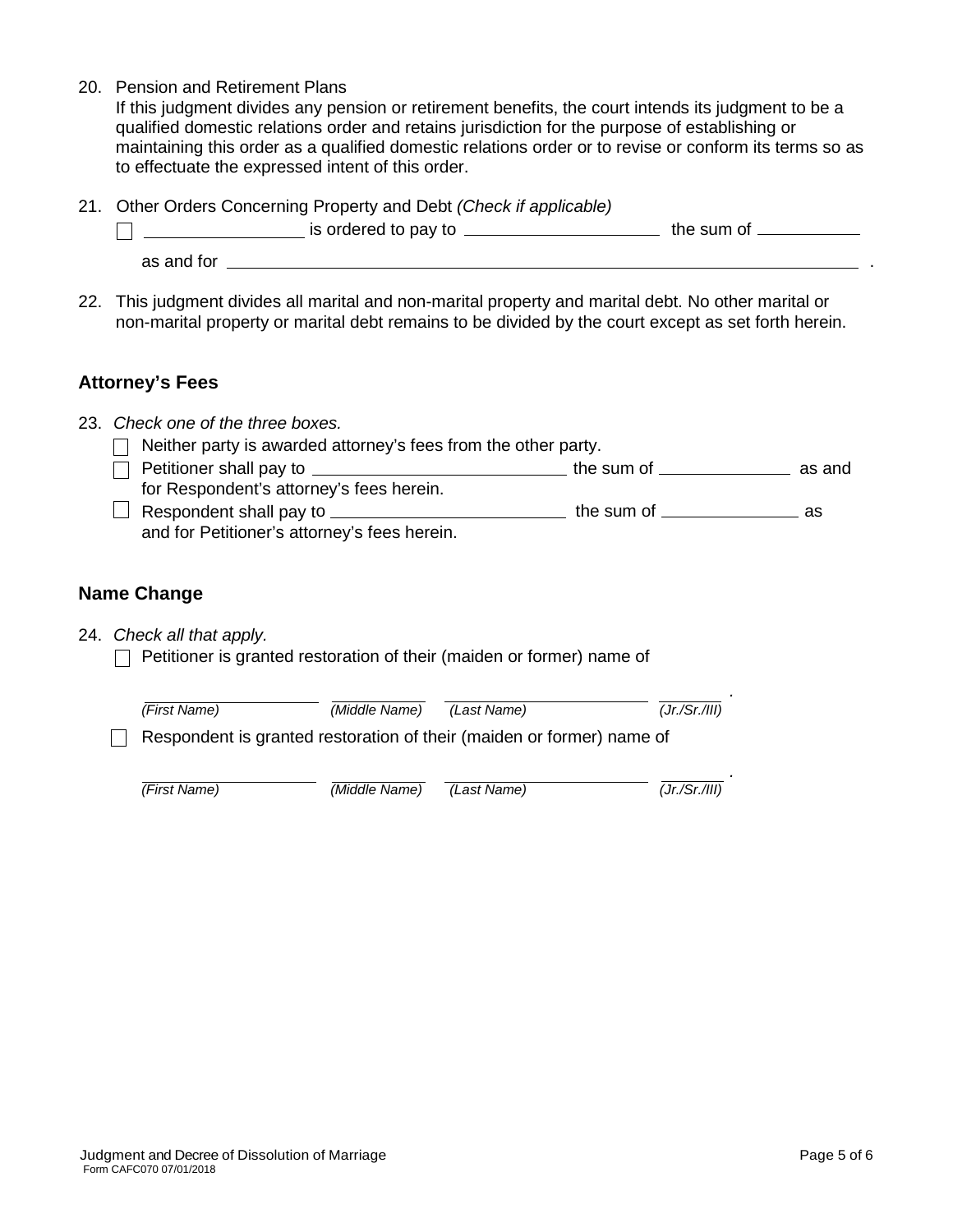#### **Other Orders**

- 25. *Check if applicable.*
	- $\Box$  Other orders are as per the attached Exhibit  $\Box$ , which is incorporated by reference as if fully set forth herein.

#### **Court Costs**

- 26. *Check one of the two boxes.*
	- $\Box$  Court costs are to be paid from the court cost deposit(s) previously posted.
	- $\Box$  Court costs are waived.

**Waiver of Right to Rehearing** (If case is heard by a Commissioner pursuant to §487.010, RSMo, et seq.)

We, the undersigned parties, do hereby acknowledge receipt of the findings and recommendations of the commissioner and waive the right to file a motion for rehearing in this case.

| Signature of Guardian ad Litem ________________ |
|-------------------------------------------------|
|                                                 |
| Signature of Respondent                         |
| <b>Signature of Third Party</b>                 |

| (If heard by a Family Court Judge) | (If heard by a Family Court Commissioner)<br>Findings and Recommendations of Commissioner: |                                                               |  |  |  |  |
|------------------------------------|--------------------------------------------------------------------------------------------|---------------------------------------------------------------|--|--|--|--|
| (Judge)                            | (Commissioner)                                                                             | (Date)                                                        |  |  |  |  |
| (Date)                             | All orders and these findings and recommendations of the<br>court.                         | Commissioner are confirmed and adopted as the judgment of the |  |  |  |  |
|                                    | (Judge)                                                                                    | (Date)                                                        |  |  |  |  |

A certified copy of this judgment is to be mailed to the following person(s): *(Check all applicable boxes)*

| (Print Name of Petitioner's Attorney) | (Print Name of Respondent's Attorney) | (Print Name of Guardian ad Litem) |
|---------------------------------------|---------------------------------------|-----------------------------------|
| (Street)                              | (Street)                              | (Street)                          |
| (City, State, Zip)                    | (City, State, Zip)                    | (City, State, Zip)                |
| (Telephone Number with Area Code)     | (Telephone Number with Area Code)     | (Telephone Number with Area Code) |
| (Print Name of Petitioner)            | (Print Name of Respondent)            | (Print Name of Third Party)       |
| (Street)                              | (Street)                              | (Street)                          |
| (City, State, Zip)                    | (City, State, Zip)                    | (City, State, Zip)                |
| (Telephone Number with Area Code)     | (Telephone Number with Area Code)     | (Telephone Number with Area Code) |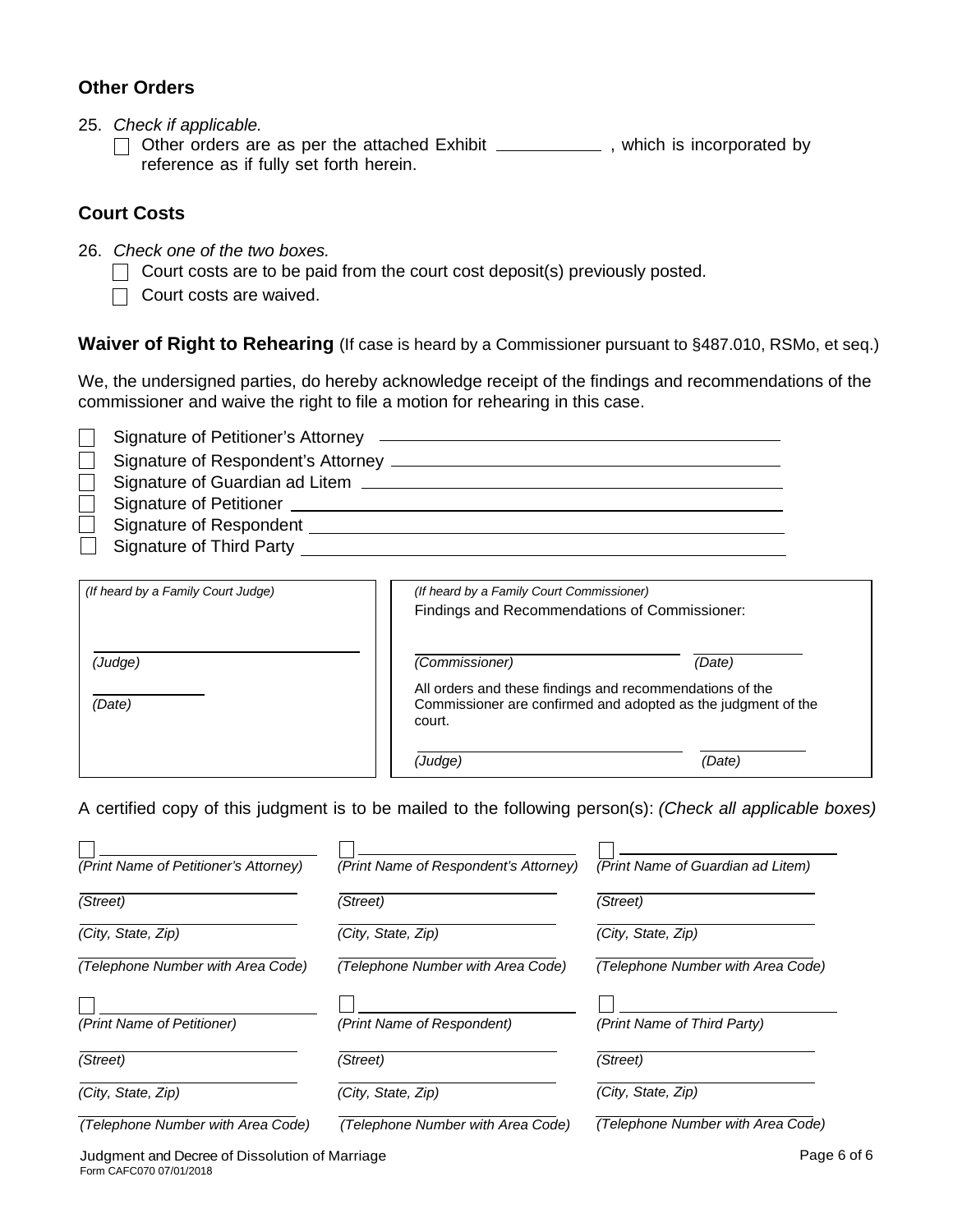# **Table 1 - Property to be Awarded to Petitioner**

The following property is to become the sole and separate property of **Petitioner**.

| <b>Item of Property</b> | <b>Present Fair</b><br><b>Market Value</b>     | Is there an<br>amount owed on<br>this property? | Is this marital or<br>nonmarital<br>property?                                       | Party with<br>possession of<br>this property?                            |
|-------------------------|------------------------------------------------|-------------------------------------------------|-------------------------------------------------------------------------------------|--------------------------------------------------------------------------|
|                         | (Do not deduct amount                          | $\Box$ Yes<br>□<br>No                           | $\perp$<br>Marital<br>Nonmarital<br>$\mathsf{L}$<br><b>Both</b><br>$\Box$           | Petitioner<br>$\blacksquare$<br>Respondent<br>$\vert \ \ \vert$<br>Other |
|                         | owed from this value)                          | $\Box$ Yes                                      | Marital<br>$\vert \ \ \vert$<br>Nonmarital<br>$\mathsf{L}$                          | Petitioner<br>Respondent                                                 |
|                         | (Do not deduct amount<br>owed from this value) | □<br>No                                         | <b>Both</b><br>$\Box$                                                               | $\vert \ \ \vert$<br>Other                                               |
|                         | (Do not deduct amount                          | $\Box$ Yes<br>□<br>No                           | Marital<br>$\vert \ \ \vert$<br>Nonmarital<br>$\mathsf{L}$<br><b>Both</b><br>□      | Petitioner<br>Respondent<br>$\Box$<br>Other                              |
|                         | owed from this value)                          | $\Box$ Yes                                      | Marital<br>$\mathsf{L}$<br>Nonmarital<br>$\mathsf{L}$                               | Petitioner<br>Respondent                                                 |
|                         | (Do not deduct amount<br>owed from this value) | □<br>No                                         | <b>Both</b><br>$\Box$                                                               | Other<br>$\vert \ \ \vert$                                               |
|                         | (Do not deduct amount<br>owed from this value) | $\Box$ Yes<br>□<br>No                           | Marital<br>$\vert \ \ \vert$<br>Nonmarital<br>$\mathsf{L}$<br><b>Both</b><br>$\Box$ | Petitioner<br>Respondent<br>Other<br>$\vert \ \ \vert$                   |
|                         | (Do not deduct amount                          | $\Box$ Yes<br>□<br>No                           | Marital<br>$\vert \ \ \vert$<br>Nonmarital<br>$\mathsf{L}$<br><b>Both</b><br>$\Box$ | Petitioner<br>Respondent<br>$\Box$<br>Other                              |
|                         | owed from this value)                          | $\Box$ Yes                                      | Marital<br>$\mathsf{L}$                                                             | Petitioner                                                               |
|                         | (Do not deduct amount<br>owed from this value) | □<br>No                                         | Nonmarital<br>$\mathsf{L}$<br><b>Both</b><br>$\Box$                                 | Respondent<br>$\Box$<br>Other                                            |
|                         | (Do not deduct amount                          | $\Box$ Yes<br>□<br>No                           | Marital<br>$\mathsf{L}$<br>Nonmarital<br>$\mathsf{L}$<br><b>Both</b>                | Petitioner<br>Respondent<br>Other<br>$\vert \ \ \vert$                   |
|                         | owed from this value)                          | $\Box$ Yes                                      | $\Box$<br>Marital<br>$\vert \ \ \vert$                                              | Petitioner                                                               |
|                         | (Do not deduct amount<br>owed from this value) | □<br>No                                         | Nonmarital<br>$\mathsf{I}$<br><b>Both</b><br>$\Box$                                 | Respondent<br>$\Box$<br>Other                                            |
|                         | (Do not deduct amount                          | $\Box$ Yes<br>□<br>No                           | Marital<br>$\mathsf{L}$<br>Nonmarital<br>$\mathsf{I}$<br><b>Both</b>                | Petitioner<br>Respondent                                                 |
|                         | owed from this value)                          | $\Box$ Yes                                      | $\Box$<br>Marital<br>$\mathsf{L}$                                                   | $\Box$<br>Other<br>Petitioner                                            |
|                         | (Do not deduct amount<br>owed from this value) | □<br>No                                         | Nonmarital<br>$\mathsf{L}$<br><b>Both</b><br>$\Box$                                 | Respondent<br>$\vert \ \ \vert$<br>Other                                 |
|                         | (Do not deduct amount                          | $\Box$ Yes<br>$\Box$ No                         | $\mathsf{L}$<br>Marital<br>Nonmarital<br><b>Both</b><br>$\Box$                      | Petitioner<br>$\Box$ Respondent<br>$\Box$ Other                          |
|                         | owed from this value)                          | $\Box$ Yes                                      | $\Box$ Marital                                                                      | Petitioner<br>LΙ                                                         |
|                         | (Do not deduct amount<br>owed from this value) | $\Box$ No                                       | $\Box$ Nonmarital<br>$\Box$ Both                                                    | Respondent<br>$\Box$ Other                                               |
|                         | (Do not deduct amount                          | $\Box$ Yes<br>$\Box$ No                         | Marital<br>$\perp$<br>$\Box$ Nonmarital                                             | Petitioner<br>$\blacksquare$<br>Respondent                               |
|                         | owed from this value)                          | $\Box$ Yes                                      | $\Box$ Both<br>Marital<br>$\Box$                                                    | $\Box$ Other<br>Petitioner<br>$\Box$                                     |
|                         | (Do not deduct amount<br>owed from this value) | $\Box$ No                                       | $\Box$ Nonmarital<br>$\Box$ Both                                                    | Respondent<br>$\Box$ Other                                               |
|                         |                                                | $\Box$ Yes                                      | Marital<br>$\perp$<br>Nonmarital                                                    | Petitioner<br>$\Box$                                                     |
|                         | (Do not deduct amount<br>owed from this value) | $\Box$ No                                       | $\Box$<br>$\Box$ Both                                                               | Respondent<br>$\Box$ Other                                               |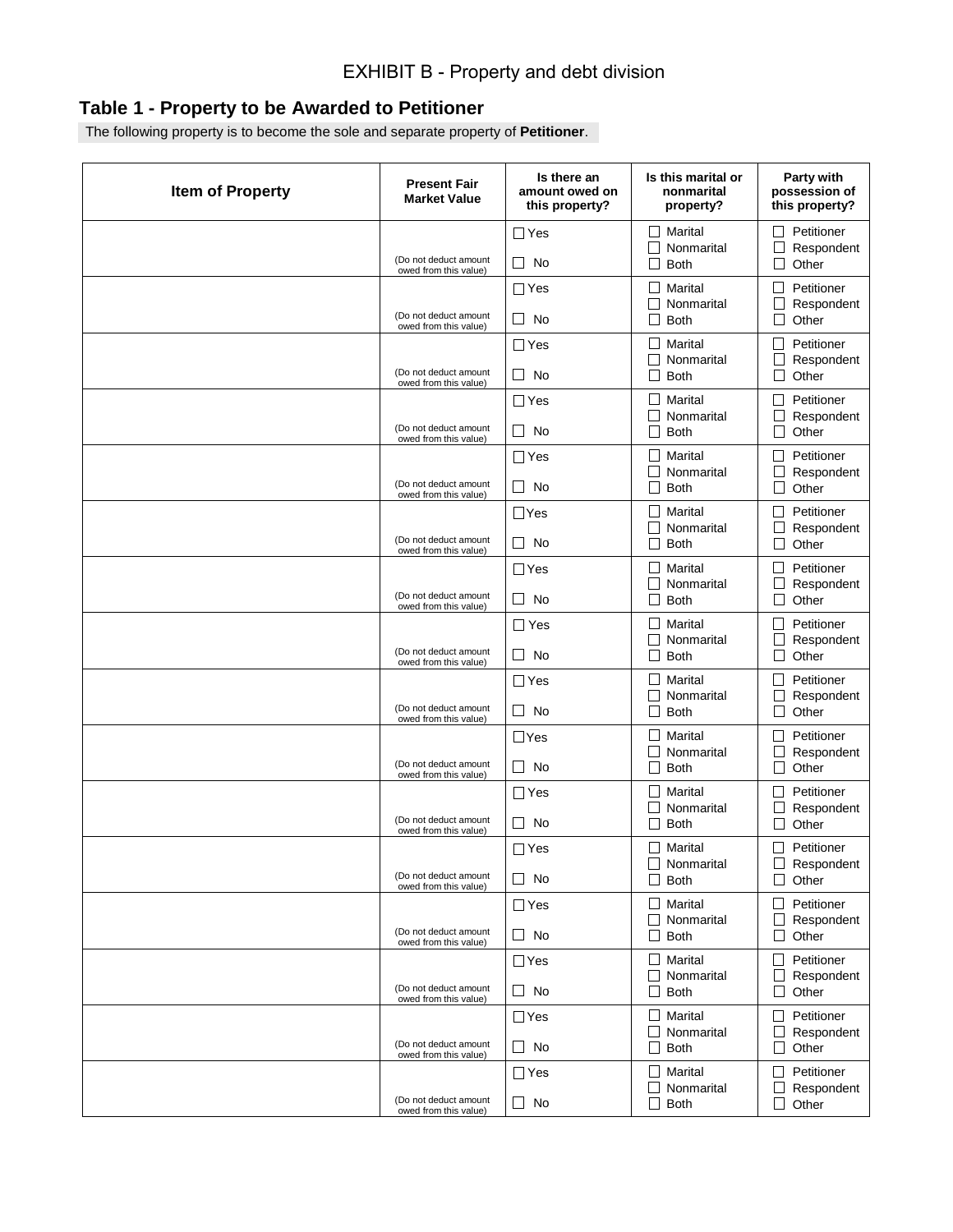# **Table 2 - Property to be Awarded to Respondent**

The following property is to become the sole and separate property of **Respondent**.

| <b>Item of Property</b> | <b>Present Fair</b><br><b>Market Value</b>     | Is there an<br>amount owed on<br>this property? | Is this marital or<br>nonmarital<br>property?                    | Party with<br>possession of<br>this property?                  |
|-------------------------|------------------------------------------------|-------------------------------------------------|------------------------------------------------------------------|----------------------------------------------------------------|
|                         | (Do not deduct amount<br>owed from this value) | $\Box$ Yes<br>$\Box$<br><b>No</b>               | Marital<br>$\mathsf{L}$<br>П<br>Nonmarital<br><b>Both</b>        | Petitioner<br>ΙI<br>$\Box$<br>Respondent<br>$\Box$<br>Other    |
|                         | (Do not deduct amount<br>owed from this value) | $\Box$ Yes<br><b>No</b><br>⊔                    | Marital<br>П<br>Nonmarital<br>Both                               | Petitioner<br>$\Box$<br>Respondent<br>$\Box$<br>Other          |
|                         | (Do not deduct amount<br>owed from this value) | $\Box$ Yes<br>$\Box$<br><b>No</b>               | Marital<br>П<br>Nonmarital<br><b>Both</b>                        | Petitioner<br>$\Box$<br>Respondent<br>$\Box$<br>Other          |
|                         | (Do not deduct amount<br>owed from this value) | $\Box$ Yes<br>$\Box$<br><b>No</b>               | Marital<br>П<br>Nonmarital<br><b>Both</b>                        | Petitioner<br>$\Box$<br>Respondent<br>$\Box$<br>Other          |
|                         | (Do not deduct amount<br>owed from this value) | $\Box$ Yes<br><b>No</b><br>⊔                    | Marital<br>П<br>Nonmarital<br><b>Both</b>                        | Petitioner<br>$\Box$<br>Respondent<br>$\Box$<br>Other          |
|                         | (Do not deduct amount<br>owed from this value) | $\Box$ Yes<br><b>No</b><br>ப                    | Marital<br>$\Box$<br>Nonmarital<br><b>Both</b>                   | Petitioner<br>$\Box$<br>Respondent<br>$\Box$<br>Other          |
|                         | (Do not deduct amount<br>owed from this value) | $\Box$ Yes<br>$\Box$<br><b>No</b>               | Marital<br>П<br>Nonmarital<br><b>Both</b>                        | Petitioner<br>$\Box$<br>Respondent<br>$\Box$<br>Other          |
|                         | (Do not deduct amount<br>owed from this value) | $\square$ Yes<br>$\Box$<br><b>No</b>            | Marital<br>П<br>Nonmarital<br>Both                               | Petitioner<br>$\Box$<br>Respondent<br>$\Box$<br>Other          |
|                         | (Do not deduct amount<br>owed from this value) | $\Box$ Yes<br><b>No</b><br>⊔                    | Marital<br>$\Box$<br>Nonmarital<br><b>Both</b>                   | Petitioner<br>$\Box$<br>Respondent<br>$\Box$<br>Other          |
|                         | (Do not deduct amount<br>owed from this value) | ∐Yes<br><b>No</b><br>ப                          | Marital<br>$\Box$<br>Nonmarital<br><b>Both</b>                   | Petitioner<br>$\Box$<br>Respondent<br>$\Box$<br>Other          |
|                         | (Do not deduct amount<br>owed from this value) | $\Box$ Yes<br>$\Box$<br>No                      | Marital<br>П<br>Nonmarital<br><b>Both</b>                        | Petitioner<br>$\Box$<br>Respondent<br>$\Box$<br>Other          |
|                         | (Do not deduct amount<br>owed from this value) | $\Box$ Yes<br>$\Box$ No                         | $\blacksquare$<br>Marital<br>$\Box$ Nonmarital<br>$\Box$<br>Both | $\mathsf{L}$<br>Petitioner<br>$\Box$ Respondent<br>Other<br>⊔  |
|                         | (Do not deduct amount<br>owed from this value) | $\Box$ Yes<br>$\Box$ No                         | $\Box$ Marital<br>$\Box$ Nonmarital<br>$\Box$ Both               | Petitioner<br>$\Box$<br>$\Box$ Respondent<br>$\Box$<br>Other   |
|                         | (Do not deduct amount<br>owed from this value) | $\Box$ Yes<br>$\Box$ No                         | $\Box$ Marital<br>$\Box$ Nonmarital<br>$\Box$ Both               | Petitioner<br>$\Box$<br>$\Box$ Respondent<br>$\Box$<br>Other   |
|                         | (Do not deduct amount<br>owed from this value) | $\Box$ Yes<br>$\Box$ No                         | $\Box$ Marital<br>$\Box$ Nonmarital<br>$\Box$ Both               | Petitioner<br>$\Box$<br>$\Box$ Respondent<br>□<br>Other        |
|                         | (Do not deduct amount<br>owed from this value) | $\Box$ Yes<br>$\Box$ No                         | Marital<br>$\Box$<br>$\Box$<br>Nonmarital<br>$\Box$ Both         | Petitioner<br>$\sqcup$<br>$\Box$<br>Respondent<br>$\Box$ Other |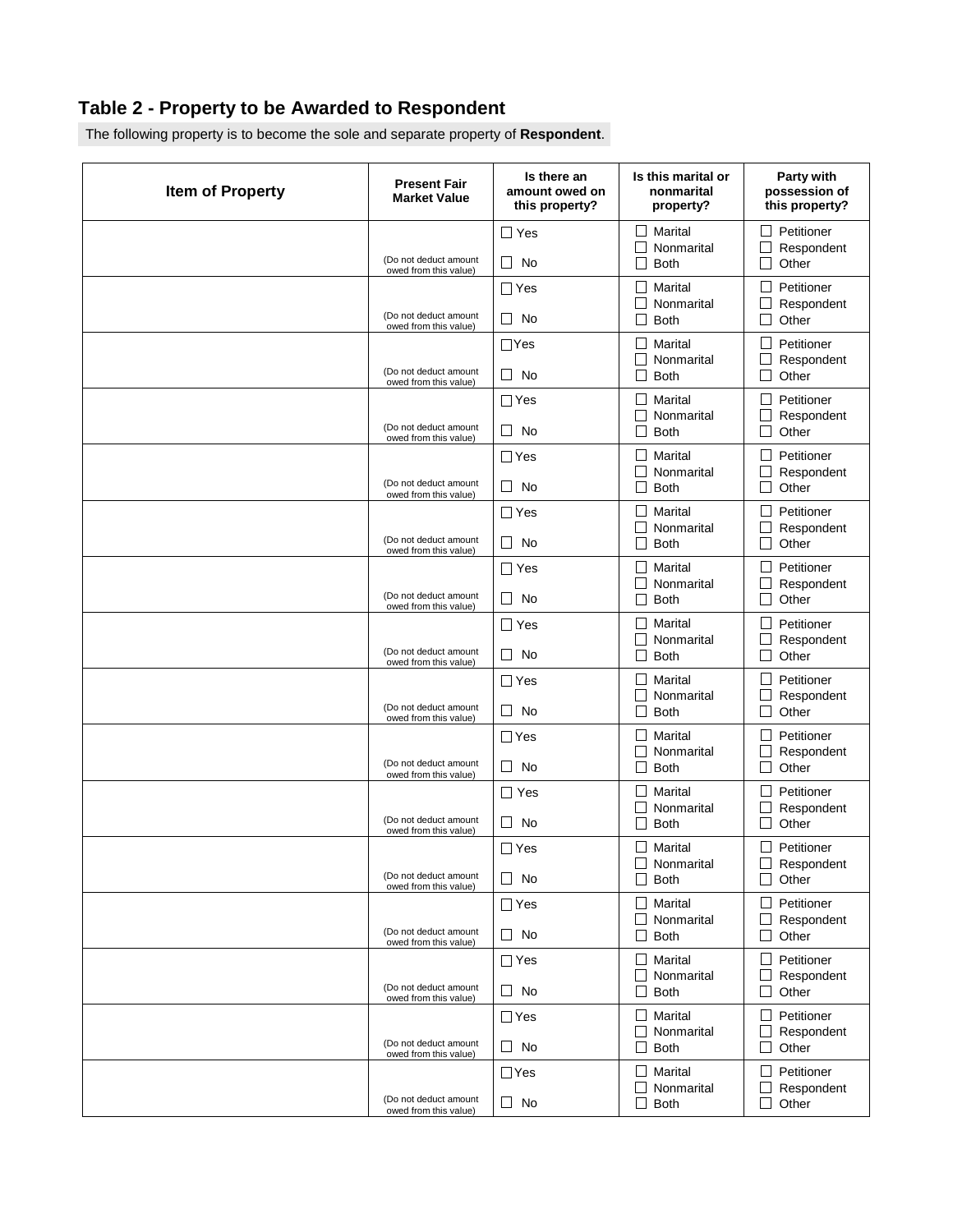## **Table 3 - Debts to be Paid by Petitioner**

List all loans from any individual, bank, credit card company, credit union, savings and loan association or other lending institution that are to be paid by **Petitioner**. Petitioner is to indemnify and hold Respondent harmless for all debts listed on Table 3.

The creditor's rights to collect these debts from Respondent are **not** affected without the consent of the creditor. Petitioner is to refinance or obtain the release of any liability of Respondent on all debts listed in Table 3 as soon as reasonably practicable.

| Item of Debt<br>(Who is the money owed to?) | <b>Current</b><br><b>Balance</b> | <b>Monthly</b><br>Payment | What is the security for<br>this debt, if any? | <b>Marital or</b><br><b>Separate Debt</b>                                       |
|---------------------------------------------|----------------------------------|---------------------------|------------------------------------------------|---------------------------------------------------------------------------------|
|                                             |                                  |                           |                                                | Marital<br>┱<br>Nonmarital<br>П<br><b>Both</b><br>П                             |
|                                             |                                  |                           |                                                | Marital<br>$\overline{\phantom{a}}$<br>Nonmarital<br>П<br><b>Both</b><br>П      |
|                                             |                                  |                           |                                                | Marital<br>$\Box$<br>Nonmarital<br>П<br><b>Both</b><br>П                        |
|                                             |                                  |                           |                                                | Marital<br>$\overline{\phantom{a}}$<br>Nonmarital<br>П<br><b>Both</b><br>$\Box$ |
|                                             |                                  |                           |                                                | Marital<br>- 1<br>Nonmarital<br>П<br><b>Both</b><br>$\Box$                      |
|                                             |                                  |                           |                                                | Marital<br>- 1<br>Nonmarital<br>П<br><b>Both</b><br>П                           |
|                                             |                                  |                           |                                                | Marital<br>$\perp$<br>Nonmarital<br>П<br><b>Both</b><br>П                       |
|                                             |                                  |                           |                                                | Marital<br>$\overline{\phantom{a}}$<br>Nonmarital<br>П<br><b>Both</b><br>П      |
|                                             |                                  |                           |                                                | Marital<br>$\blacksquare$<br>Nonmarital<br>П<br><b>Both</b><br>П                |
|                                             |                                  |                           |                                                | Marital<br>- 1<br>Nonmarital<br>П<br><b>Both</b><br>$\Box$                      |
|                                             |                                  |                           |                                                | Marital<br>Nonmarital<br>$\mathsf{L}$<br>Both<br>⊔                              |
|                                             |                                  |                           |                                                | $\Box$ Marital<br>$\Box$ Nonmarital<br>Both<br>$\Box$                           |
|                                             |                                  |                           |                                                | $\Box$ Marital<br>$\Box$ Nonmarital<br>Both<br>$\Box$                           |
|                                             |                                  |                           |                                                | $\Box$ Marital<br>$\Box$ Nonmarital<br>Both<br>$\Box$                           |
|                                             |                                  |                           |                                                | $\Box$ Marital<br>$\Box$ Nonmarital<br>Both<br>П                                |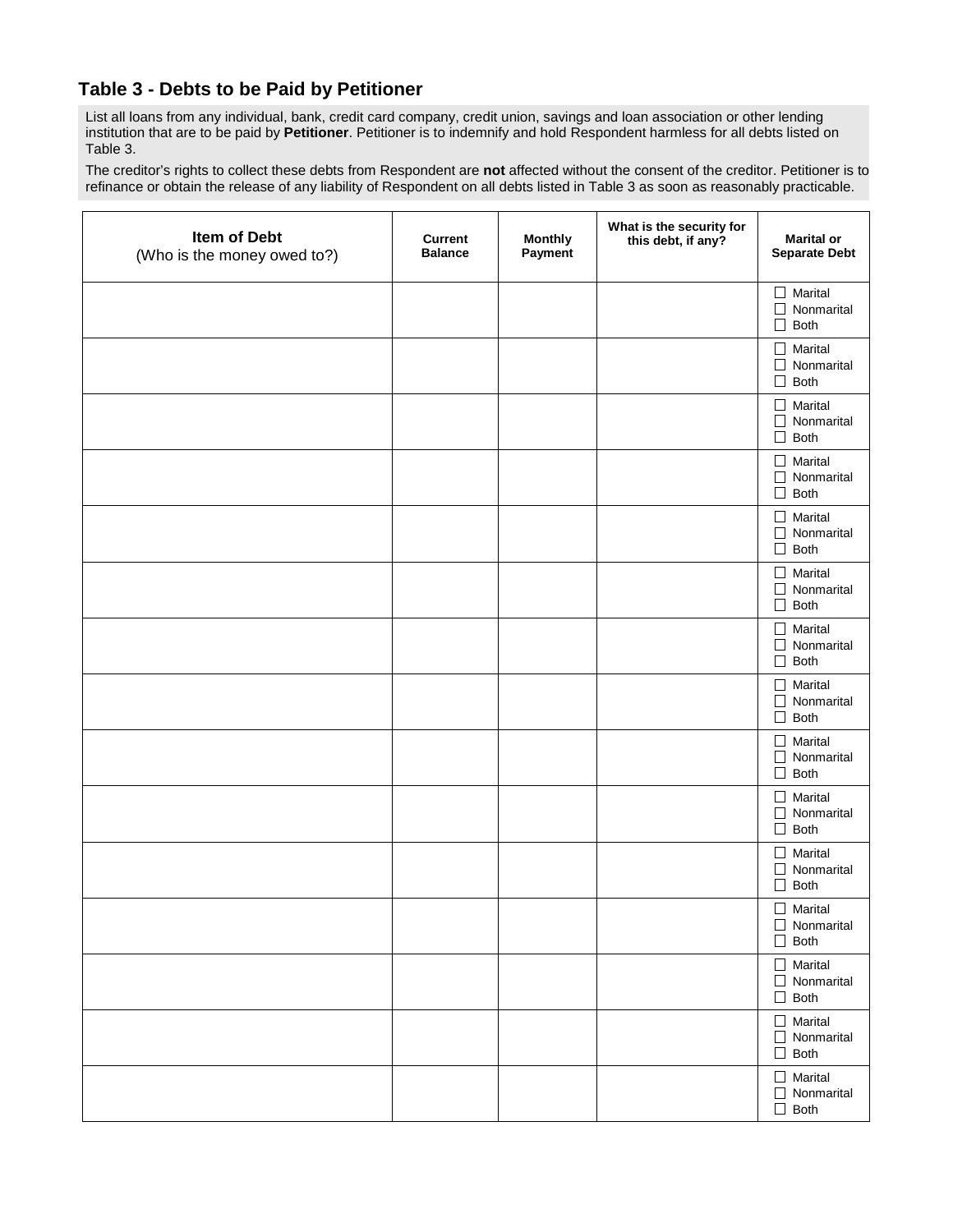## **Table 4 - Debts to be Paid by Respondent**

List all loans from any individual, bank, credit card company, credit union, savings and loan association or other lending institution that are to be paid by **Respondent**. Respondent is to indemnify and hold Petitioner harmless for all debts listed on Table 4.

The creditor's rights to collect these debts from Petitioner are **not** affected without the consent of the creditor. Respondent is to refinance or obtain the release of any liability of Petitioner on all debts listed in Table 4 as soon as reasonably practicable.

| Item of Debt<br>(Who is the money owed to?) | <b>Current</b><br><b>Balance</b> | <b>Monthly</b><br>Payment | What is the security for<br>this debt, if any? | <b>Marital or</b><br><b>Separate Debt</b>                                  |
|---------------------------------------------|----------------------------------|---------------------------|------------------------------------------------|----------------------------------------------------------------------------|
|                                             |                                  |                           |                                                | Marital<br>$\Box$<br>Nonmarital<br>$\Box$<br><b>Both</b><br>$\Box$         |
|                                             |                                  |                           |                                                | Marital<br>$\Box$<br>Nonmarital<br>$\Box$<br><b>Both</b><br>$\Box$         |
|                                             |                                  |                           |                                                | Marital<br>$\Box$<br>Nonmarital<br>$\Box$<br><b>Both</b><br>$\blacksquare$ |
|                                             |                                  |                           |                                                | Marital<br>$\Box$<br>Nonmarital<br>$\Box$<br><b>Both</b><br>$\Box$         |
|                                             |                                  |                           |                                                | Marital<br>$\Box$<br>Nonmarital<br>$\Box$<br><b>Both</b><br>$\Box$         |
|                                             |                                  |                           |                                                | Marital<br>$\Box$<br>Nonmarital<br>$\Box$<br><b>Both</b><br>$\Box$         |
|                                             |                                  |                           |                                                | Marital<br>$\Box$<br>Nonmarital<br>$\Box$<br><b>Both</b><br>$\sqcup$       |
|                                             |                                  |                           |                                                | Marital<br>$\Box$<br>Nonmarital<br>$\Box$<br><b>Both</b><br>$\sqcup$       |
|                                             |                                  |                           |                                                | Marital<br>$\Box$<br>Nonmarital<br>$\Box$<br><b>Both</b><br>$\sqcup$       |
|                                             |                                  |                           |                                                | Marital<br>$\Box$<br>Nonmarital<br>$\Box$<br><b>Both</b><br>$\sqcup$       |
|                                             |                                  |                           |                                                | Marital<br>$\Box$<br>Nonmarital<br>$\Box$<br>Both<br>$\sqcup$              |
|                                             |                                  |                           |                                                | $\Box$ Marital<br>$\Box$ Nonmarital<br>$\Box$ Both                         |
|                                             |                                  |                           |                                                | $\Box$ Marital<br>$\Box$ Nonmarital<br>$\Box$ Both                         |
|                                             |                                  |                           |                                                | $\Box$ Marital<br>$\Box$ Nonmarital<br>$\Box$ Both                         |
|                                             |                                  |                           |                                                | $\Box$ Marital<br>$\Box$ Nonmarital<br>Both<br>$\mathsf{L}$                |